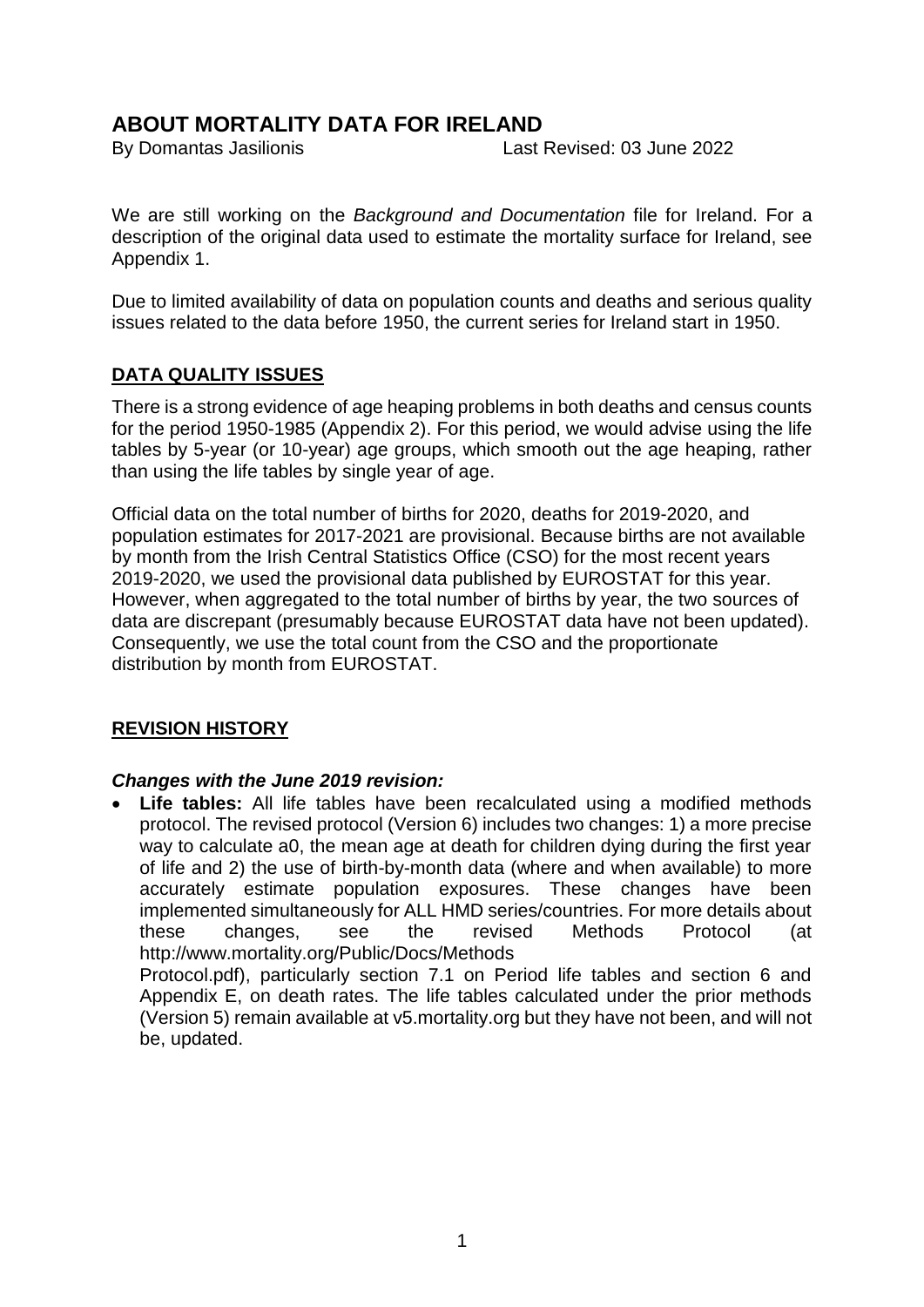## **APPENDIX 1: DESCRIPTION OF DATA USED FOR LEXIS DATABASE**

## **DEATHS**

| <b>Period</b>           | <b>Type of Data</b>                                                        | Age<br>grouping                                      | <b>Comments</b>                        | <b>RefCode(s)</b>       |
|-------------------------|----------------------------------------------------------------------------|------------------------------------------------------|----------------------------------------|-------------------------|
| 1950-1959,<br>1960-1963 | Annual number of deaths by sex<br>and single year of age (Lexis<br>square) | 0, 1, , 99,<br>$100 +$ .<br>unknown                  |                                        | 7,8                     |
| 1964-2004               | Annual number of deaths by sex<br>and single year of age (Lexis<br>square) | $0, 1, \ldots,$<br>up the<br>highest<br>attained age |                                        | 8, 9, 10, 11,<br>12, 14 |
| 2005                    | Annual number of deaths by sex<br>and single year of age (Lexis<br>square) | 0, 1, , 99,<br>$100 +$ ,<br>unknown                  |                                        | 24                      |
| 2006-2011               | Annual number of deaths by sex<br>and single year of age (Lexis<br>square) | 0, 1, ,<br>up the<br>highest<br>attained age         |                                        | 13, 16                  |
| 2012-2016               | Annual number of deaths by sex<br>and single year of age (Lexis<br>square) | 0, 1, , 99,<br>$105 +$ ,<br>unknown                  |                                        | 16, 25                  |
| 2017-2018               | Annual number of deaths by sex<br>and single year of age (Lexis<br>square) | 0, 1, , 99,<br>$100 +$ ,<br>unknown                  | Final data by<br>occurence             | 32                      |
| 2019-2020               | Annual number of deaths by sex<br>and single year of age (Lexis<br>square) | 0, 1, , 99,<br>$100+,$<br>unknown                    | Provisional<br>data by<br>registration | 33, 40                  |

## **POPULATION**

| <b>Period</b>                                              | <b>Type of Data</b>                                                                                                                                                                            | Age grouping                         | <b>Comments</b> | RefCode(s) |
|------------------------------------------------------------|------------------------------------------------------------------------------------------------------------------------------------------------------------------------------------------------|--------------------------------------|-----------------|------------|
| 1951,<br>1961,<br>1966,<br>1971,<br>1979,<br>1981,<br>1986 | Census counts by sex<br>and single year of age.<br>Census dates:<br>April 08, 1951<br>April 09, 1961<br>April 17, 1966<br>April 18, 1971<br>April 01, 1979<br>April 05, 1981<br>April 13, 1986 | $0, 1, \ldots, 99, 100+,$<br>unknown |                 |            |
| 1987-1995                                                  | Annual January 1st<br>population estimates by<br>sex and single year of<br>age                                                                                                                 | $0, 1, \ldots, 98, 99+$<br>unknown   |                 | 20         |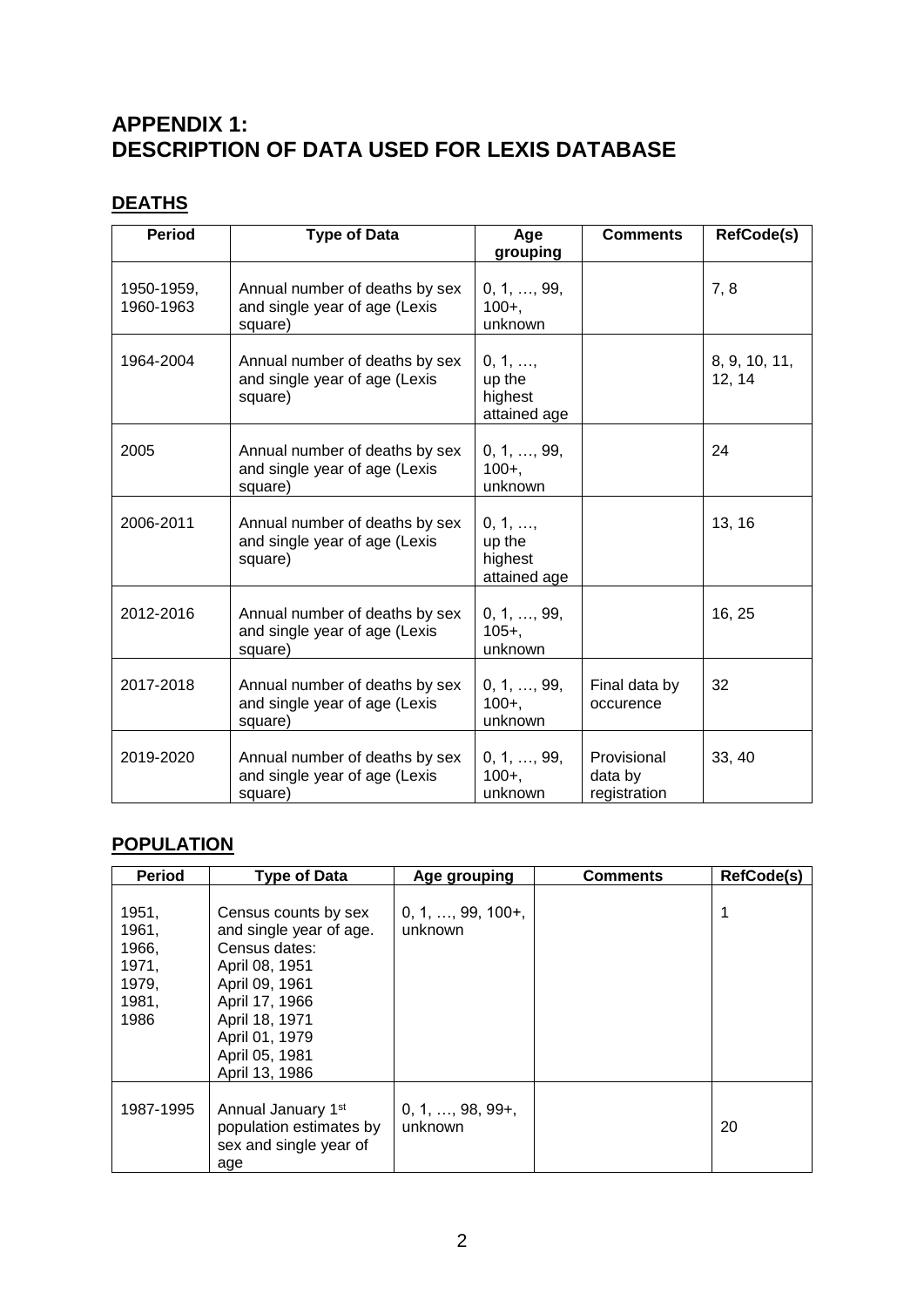## **POPULATION (CONTINUED)**

| Period    | Type of Data                                                                  | Age grouping                        | Comments                                                  | RefCode(s) |
|-----------|-------------------------------------------------------------------------------|-------------------------------------|-----------------------------------------------------------|------------|
| 1996-2011 | Annual April 15th<br>population estimates by<br>sex and single year of<br>age | $0, 1, \ldots, 98, 99+$<br>unknown  | Inter-censal population<br>estimates                      | 4.15       |
| 2012-2016 | Annual April 15th<br>population estimates by<br>sex and single year of<br>age | $0, 1, \ldots, 98, 99+$<br>unknown  | Inter-censal population<br>estimates                      | 23, 30     |
| 2017-2021 | Annual April 15th<br>population estimates by<br>sex and single year of<br>age | $0, 1, \ldots, 98, 99+,$<br>unknown | Post-censal population<br>estimates. Provisional<br>data. | 38, 42     |

#### **BIRTHS BY SEX**

| <b>Period</b> | <b>Type of Data</b>               | <b>Comments</b>                     | RefCode(s) |
|---------------|-----------------------------------|-------------------------------------|------------|
| 1950-2011     | Annual counts of births<br>by sex |                                     | 6          |
| 2012-2016     | Annual counts of births<br>by sex |                                     | 21         |
| 2017-2019     | Annual counts of births<br>by sex | Final data by<br>occurence.         | 34, 35     |
| 2020          | Annual counts of births<br>by sex | Provisional data by<br>registration | 39         |

## **BIRTHS BY MONTH**

**Type of data:** Annual live birth counts by month.

**Period covered:** 1978-2020.

**RefCode(s):** 18, 36, 37, 41.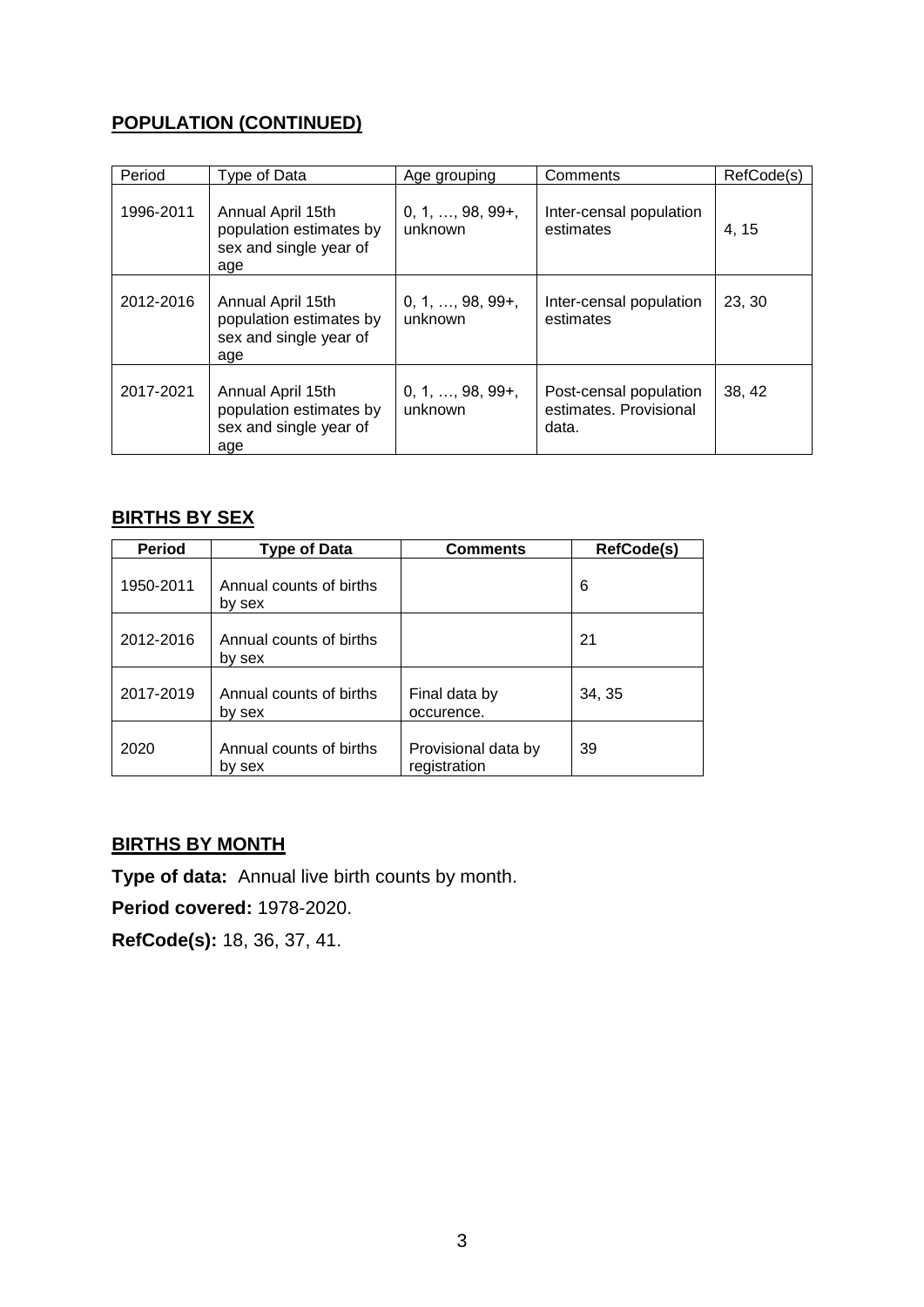# **APPENDIX 2:**



Figure 1. Raw death counts for males in 1950, 1960, 1970, and 1980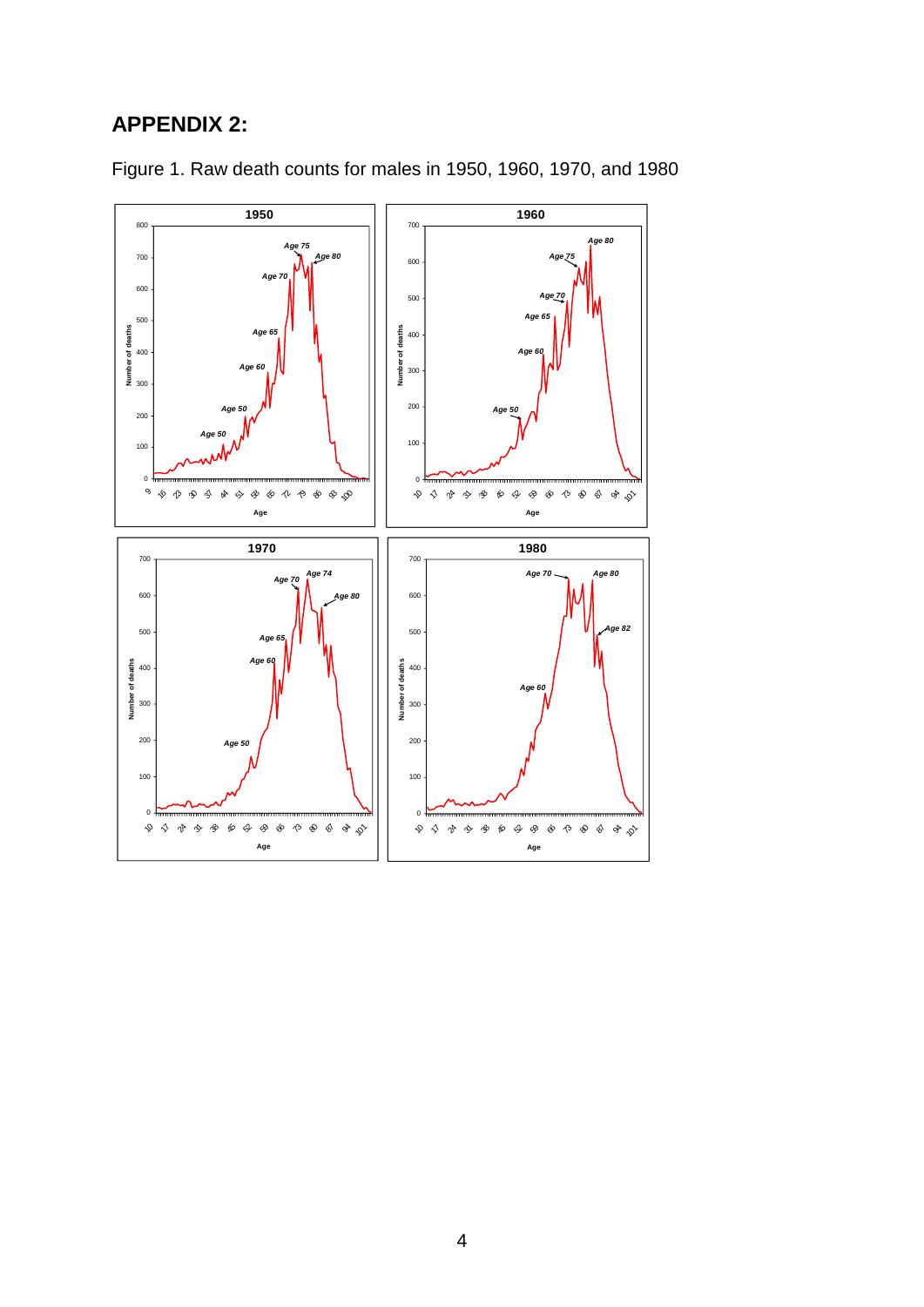#### **APPENDIX 2 (continued):**

Figure 2. Raw census counts for females in 1951, 1961, 1971, 1981, and 1986



Figure 3. Mortality rates for age 78, 79, 80, 81, and 82. Irish females and males, 1950- 2006.